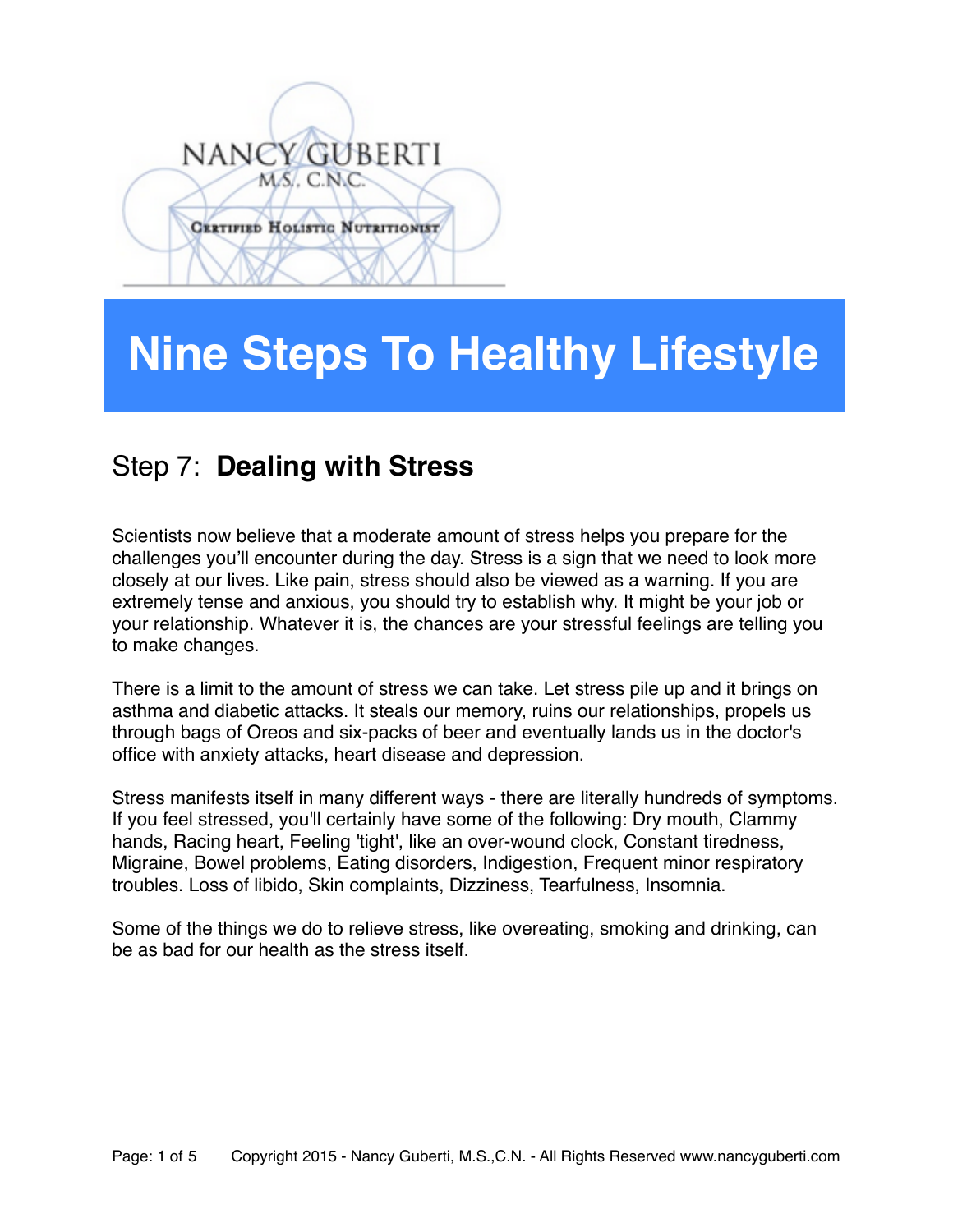

#### *Follow these four steps to scan yourself for signs of stress:*

*1. Scan yourself for physical signs of stress, starting with your head and working down. For example:*

*Do you have muscle tension? Do you have sweaty palms? Do you have rapid breathing or rapid pulse?* 

*2. Scan your behavior for signs of stress. For example:* 

*Are you pacing or fidgeting? Is your voice too tense, too loud or too quiet?* 

*3. Scan your emotions, remembering some feelings that may be in the background. For example:*

*Do you feel nervous, moody, depressed? Do you feel frustrated? Do you feel lonely?* 

*4. Scan your thoughts and thinking patterns. For example:*

*Are your thoughts always turning to your worries? Are you having trouble with concentration or memory?*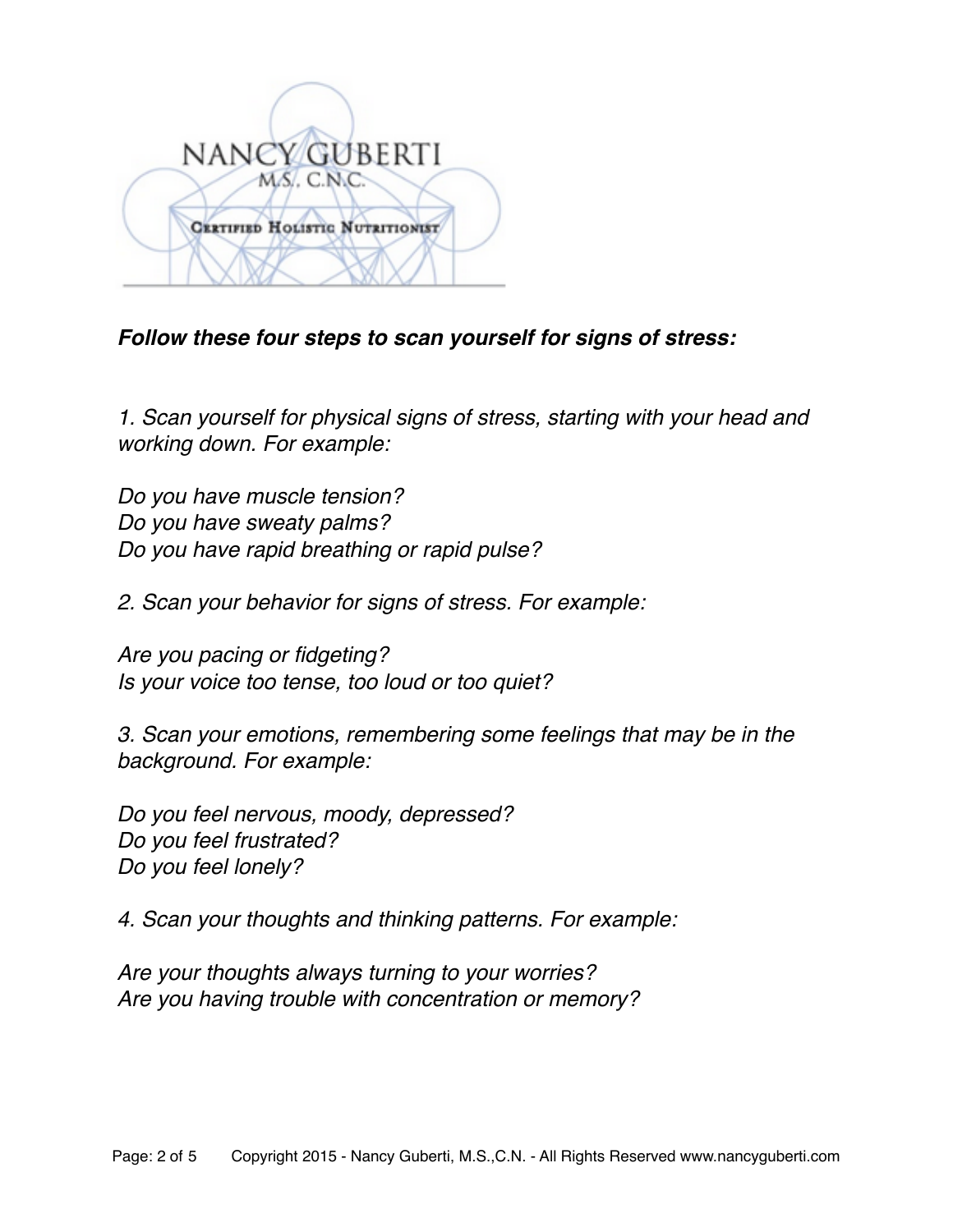

## *Step 7 Assignment:*

Take the *Stress Survey (PDF)*, review the *Managing Stress PDF,* watch the Step 7 video and review questions below. Identify your stress, manage it and conquer it so it does not make you unhealthy. Instead, live each day reaching your optimal healthy lifestyle and health goals.

*Access your stress levels for the day.*

- 1. Where is your stress coming from?
- 2. Is it self inflicted or coming from something that you can change?
- 3. What stress reduction strategies have you used in the past that were successful?
- 4. Commit to addressing stress.
- 5. Is the stress possibly related to fear, not following one's passion, relationship issues, etc.
- 6. Get to the root cause of the stress.

7. Identify the stress reduction strategy that you will implement today and keep a journal for accountability to success.

#### *Journal, meditate, relax.*

*If you believe your body needs biomedical support to the adrenal system to assist in handling stress then checkout the Adrenal Support package at [http://nancyguberti.com/](http://nancyguberti.com/store/) [store/](http://nancyguberti.com/store/)*

*\*\*\*NOTE:* You must check with your medical practitioner before starting any new supplements. Introduce one new supplement at a time then add in the next a week later so you can monitor how you feel once starting supplement.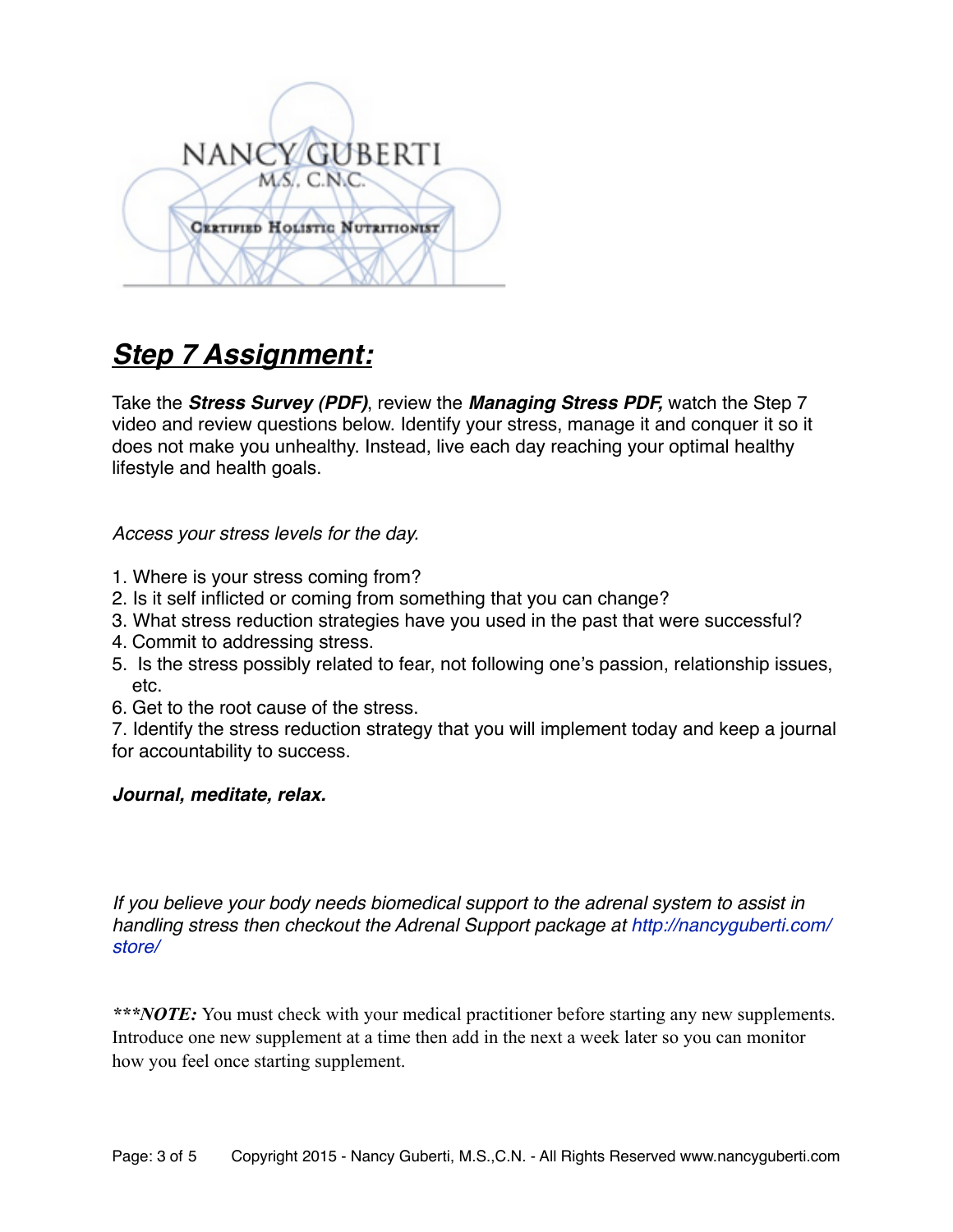

#### *Added Bonus:*

If you want me to review your completed assignments then send over copies and I will review them.

## **CONGRATULATIONS for completing Step #7!**

## **Next is Step Eight:**

## **Buyer Beware, Natural Remedies, Personal & Beauty Products**